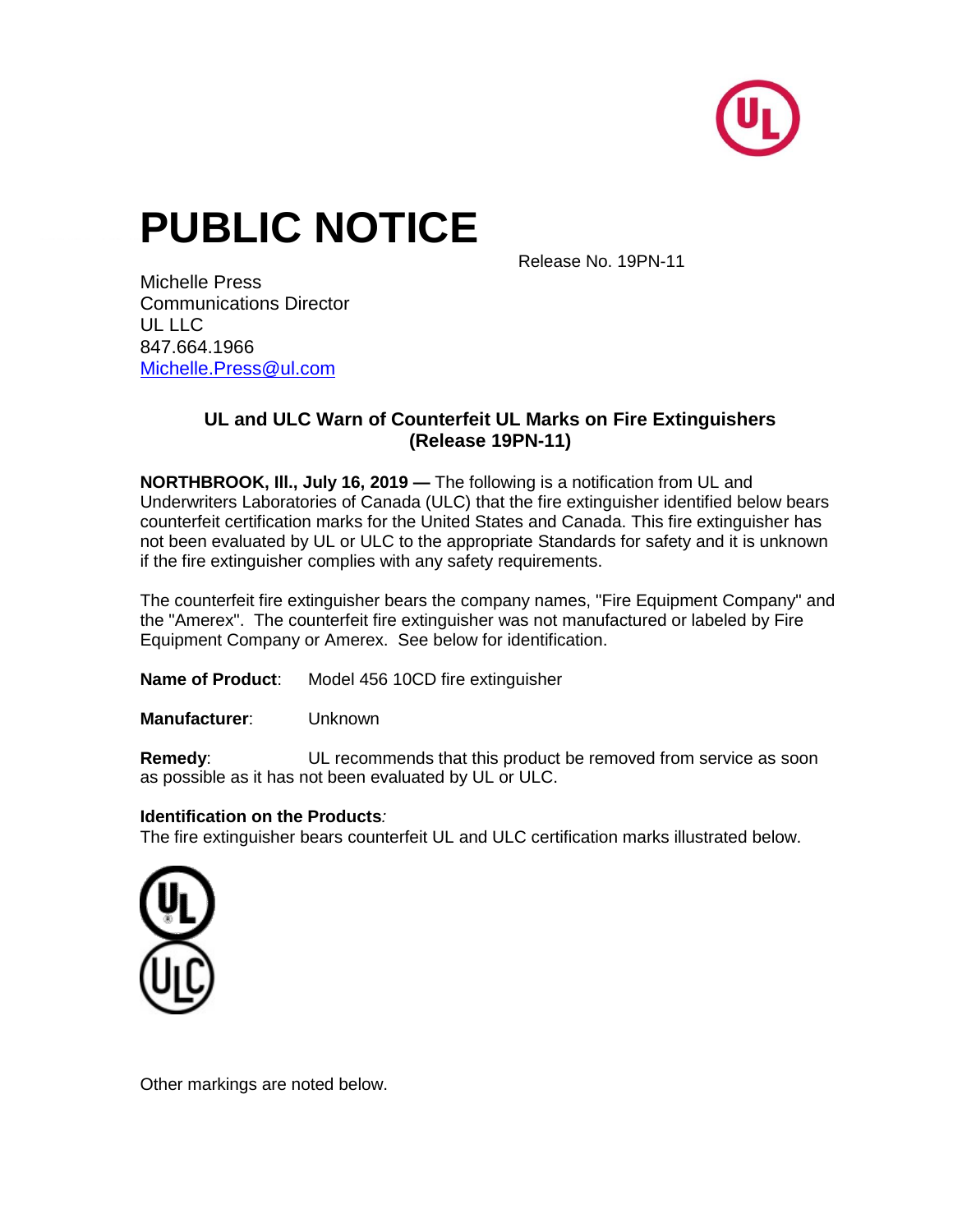On the left side of the main label:

MODEL MODELE MODELO 456 10CD FIRE EQUIPMENT **COMPANY** 110 KINGS ROAD, KINGS MOUNTAIN, NC USA, 28086

INTENTED FOR USE AT TEMPERATURES FROM -22°F TO 120°F (note misspelling, "intented" instead of "intended")

On the right side of the main label:



CLASSIFICATION 10B C

TESTED IN ACCORDANCE WITH ANSI/UL 154 AND ANSI/UL 711 TESTE CONFORMENENT AUX CAN/ULC-S503 AND CAN/ULC-S508 PROBADO BAJO LA NORMA ANSI/UL 154 Y ANSI/UL 711 EX2146

The "AMEREX" name is a separate label that appears below the main label.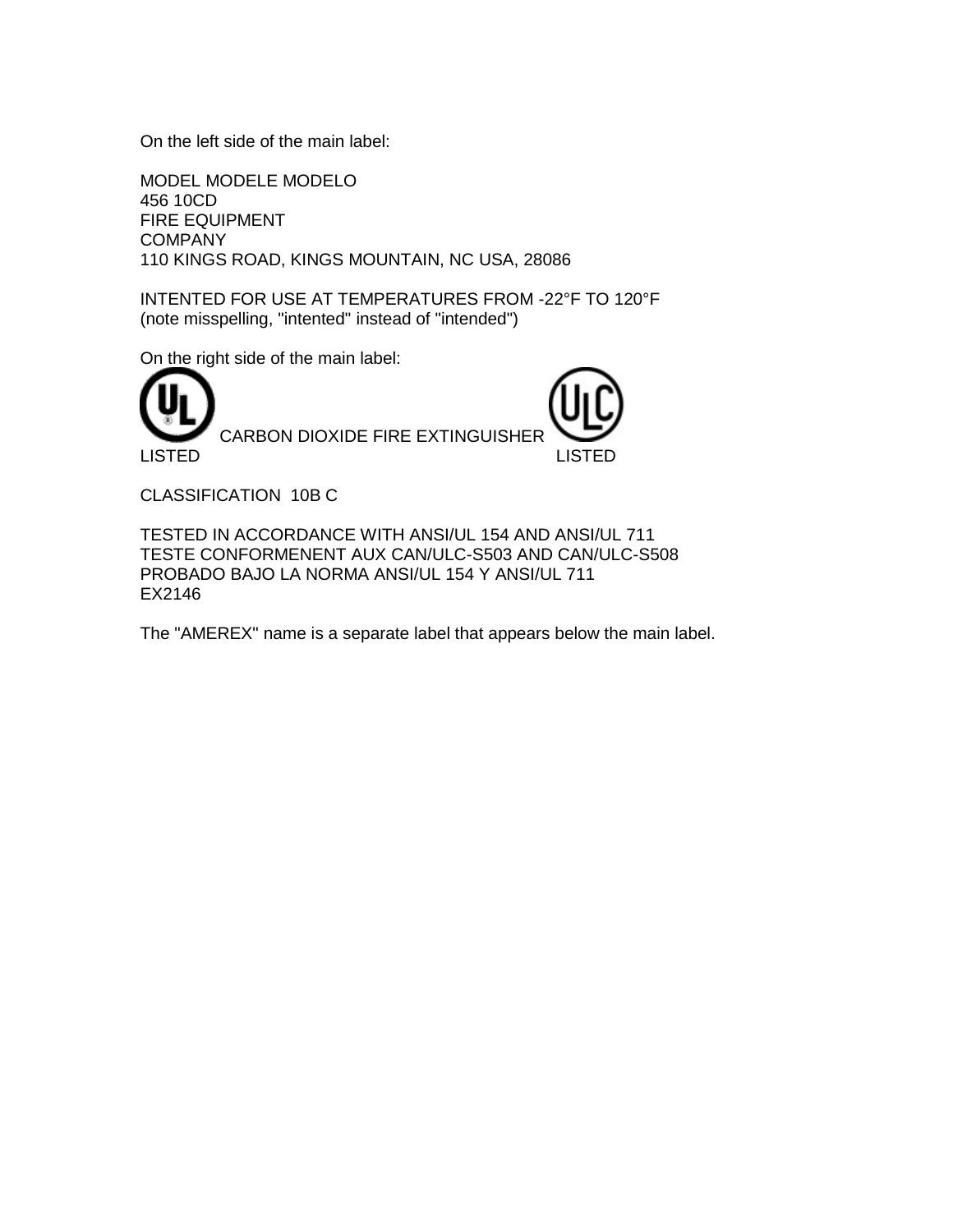## **Photos:**

Amerex label